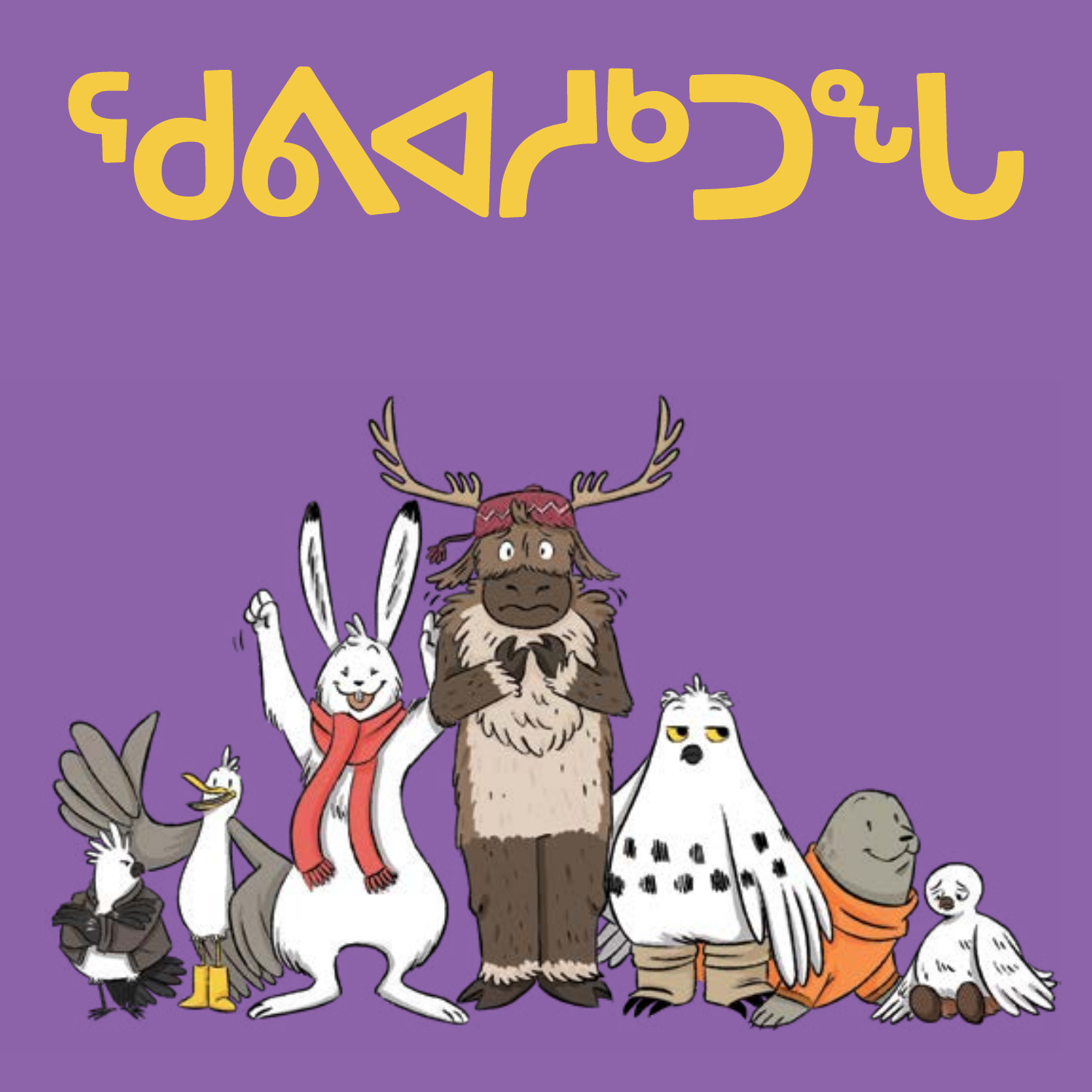Published by Inhabit Education | www.inhabiteducation.com

Inhabit Education (Iqaluit), P.O. Box 2129, Iqaluit, Nunavut, X0A 1H0 (Toronto), 191 Eglinton Avenue East, Suite 301, Toronto, Ontario, M4P 1K1

Design and layout copyright © 2018 Inhabit Education · Text copyright © Inhabit Education Illustrations by Amanda Sandland © Inhabit Education · Character design by Ali Hinch © Inhabit Education

#### **Working Group**

Louise Flaherty Neil Christopher Danny Christopher

Nancy Goupil Maren Vsetula Hannah Gifford Jessie Hale Dorothy Milne Matthew Hoffman Amanda Sandland Saa Pitsiulak Susan Tigullaraq

All rights reserved. The use of any part of this publication reproduced, transmitted in any form or by any means, electronic, mechanical, photocopying, recording, or otherwise, or stored in a retrievable system, without written consent of the publisher, is an infringement of copyright law.

Printed in Canada.

ISBN: 978-1-77266-833-9

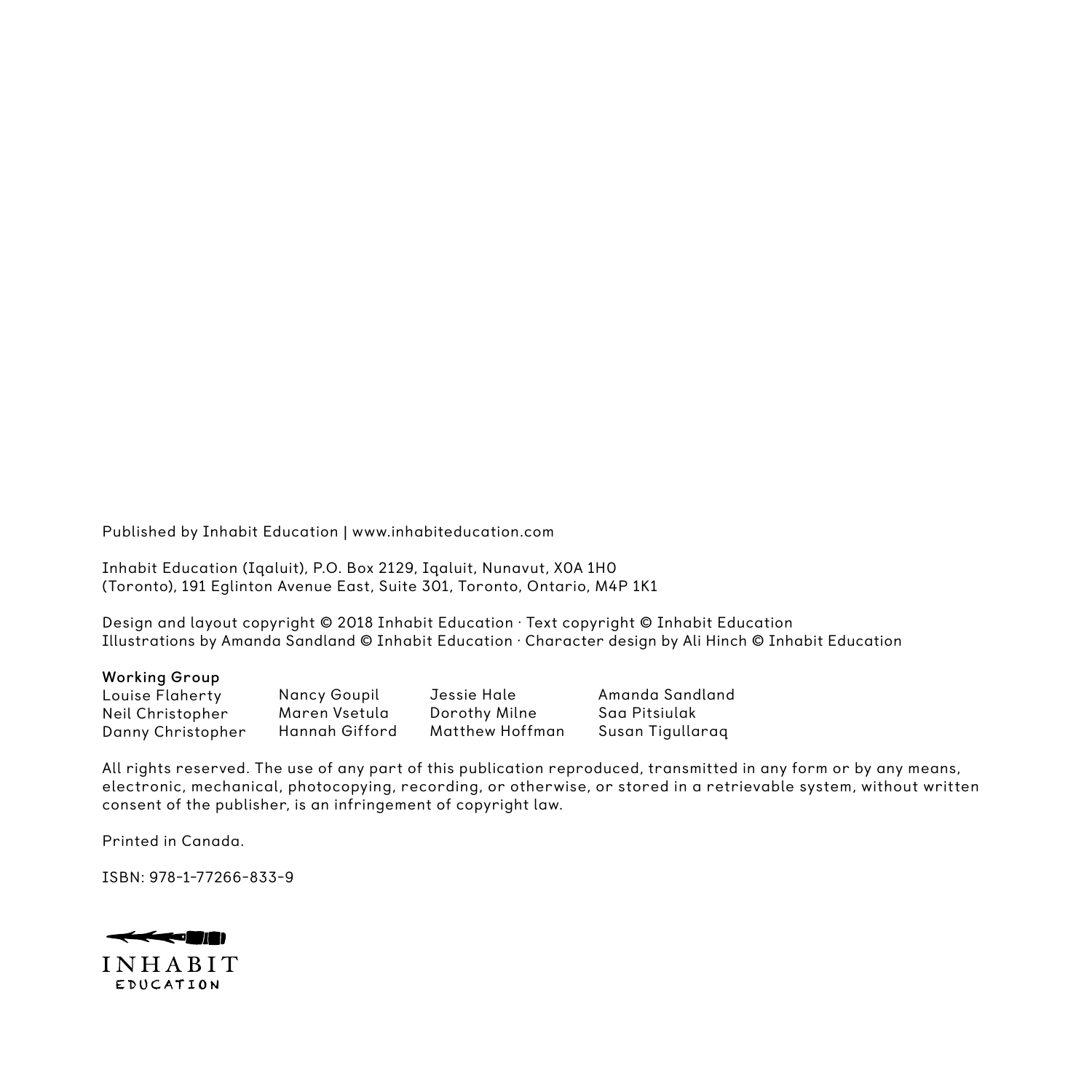diec jecese



# 99991-0294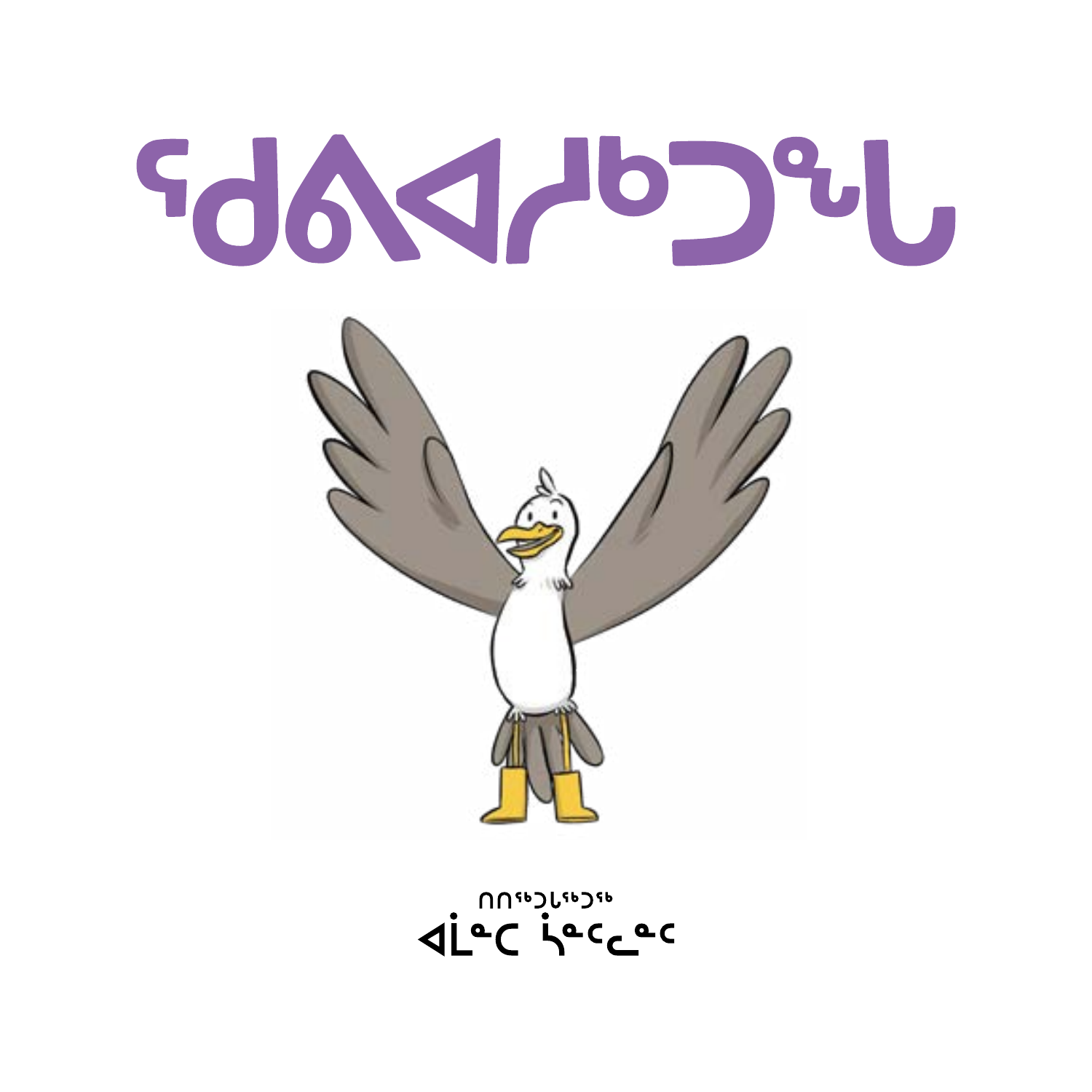## J<sup>&</sup>CdyDAD?

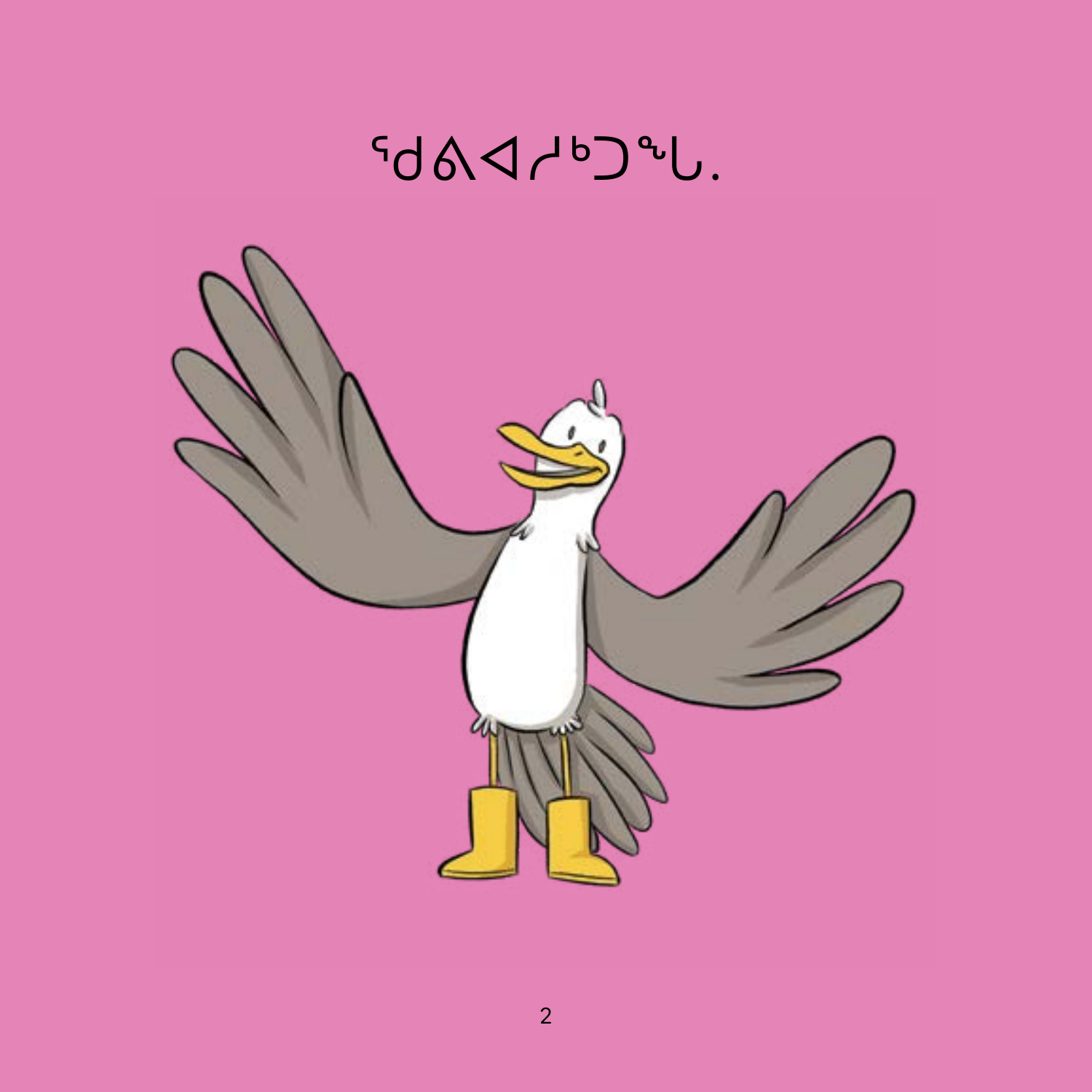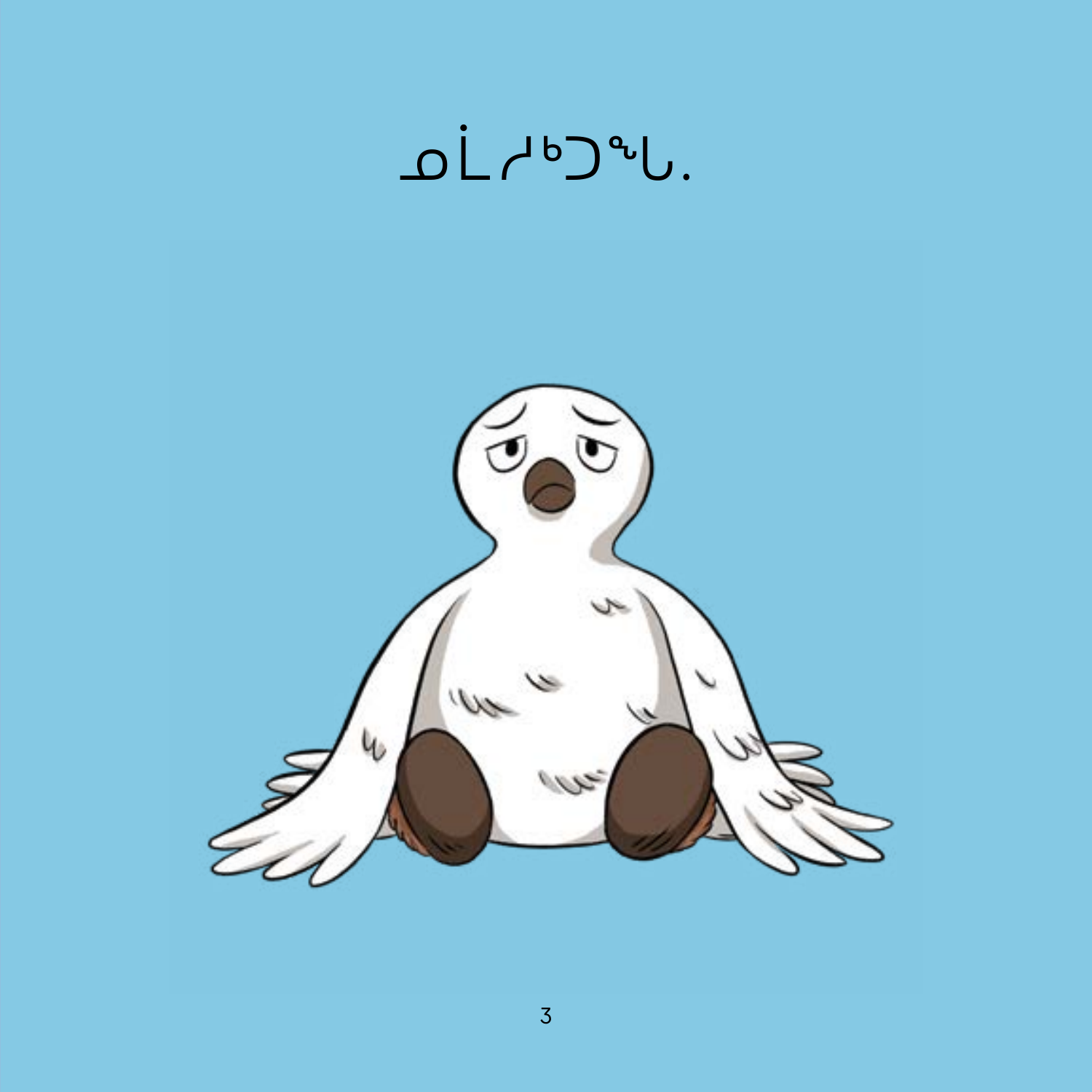

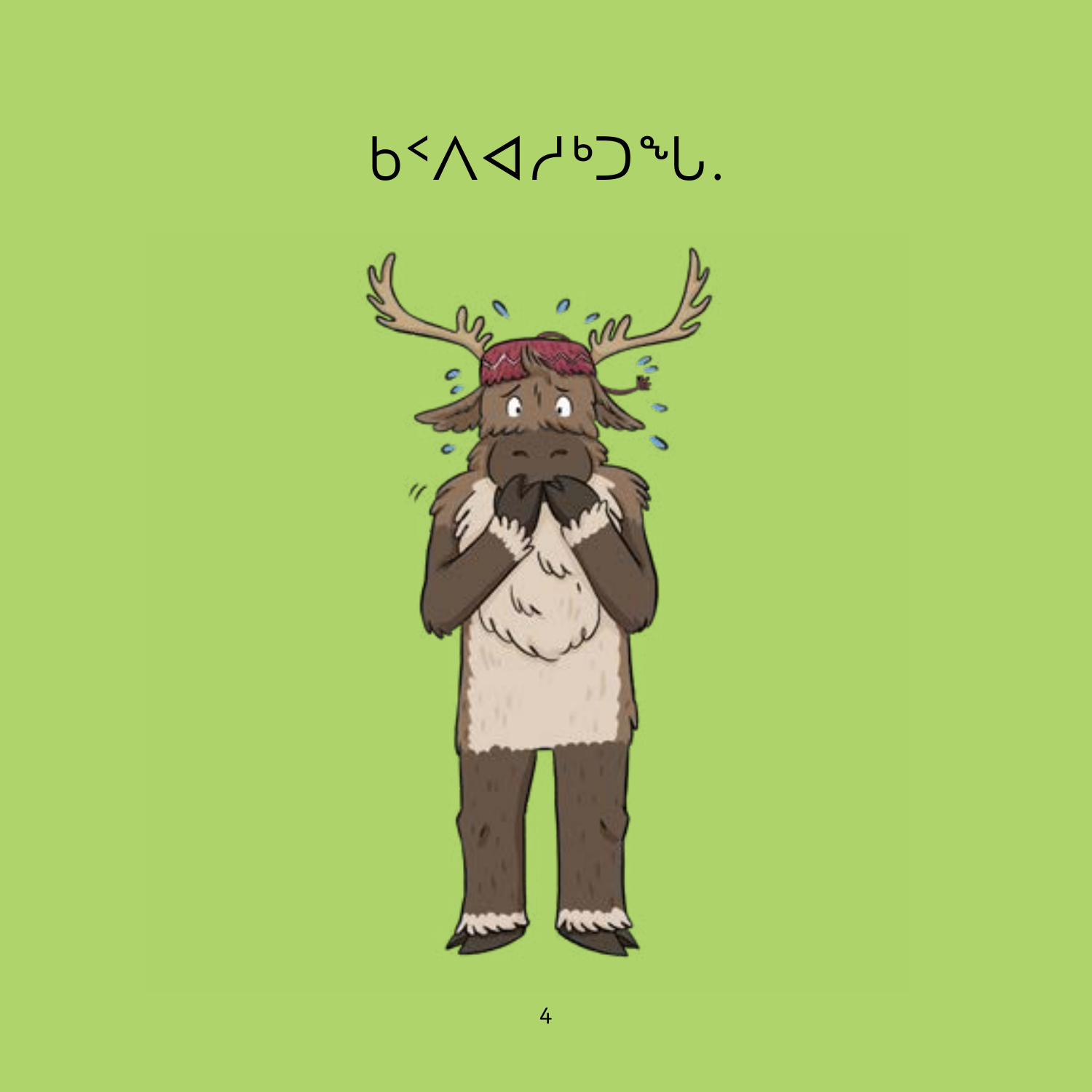

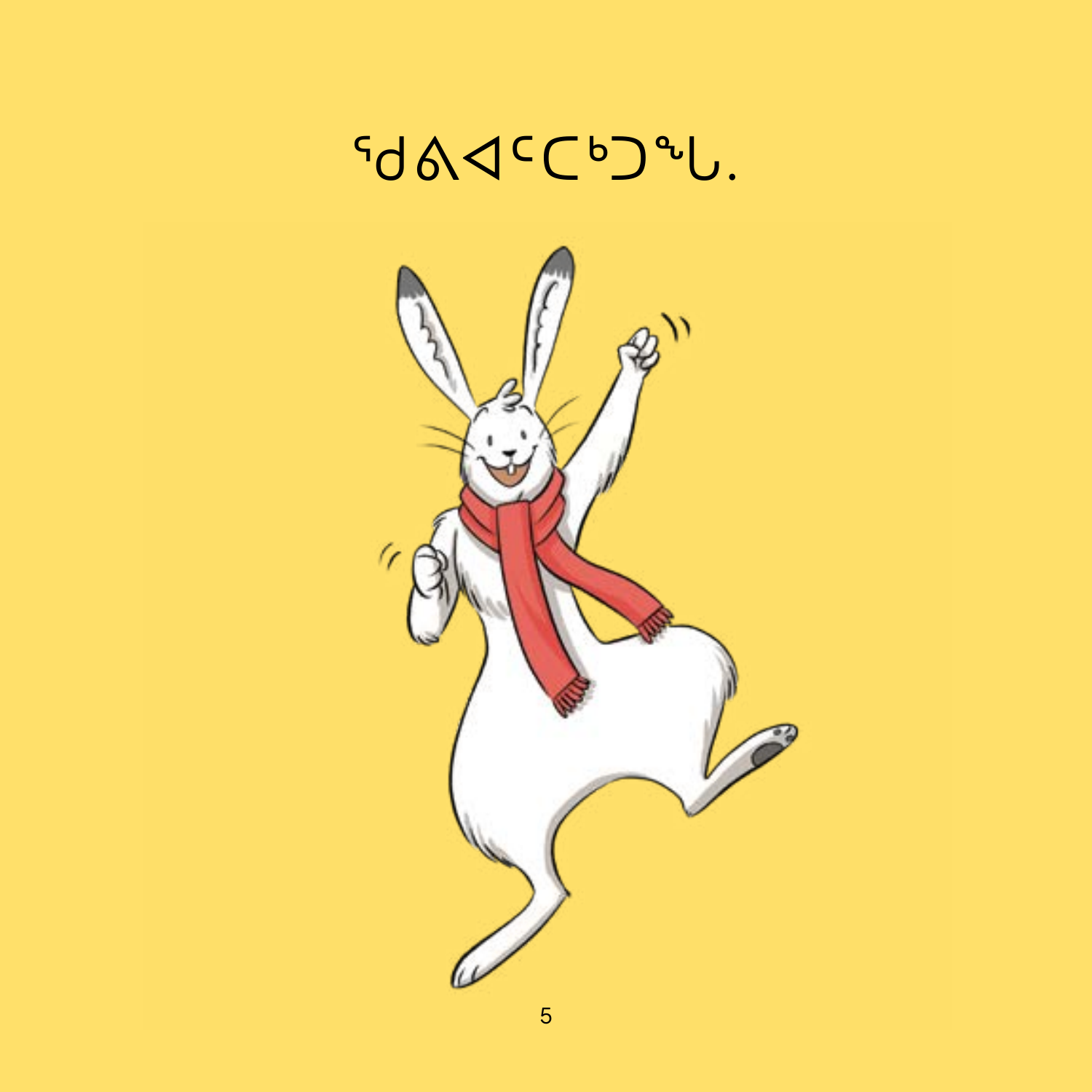

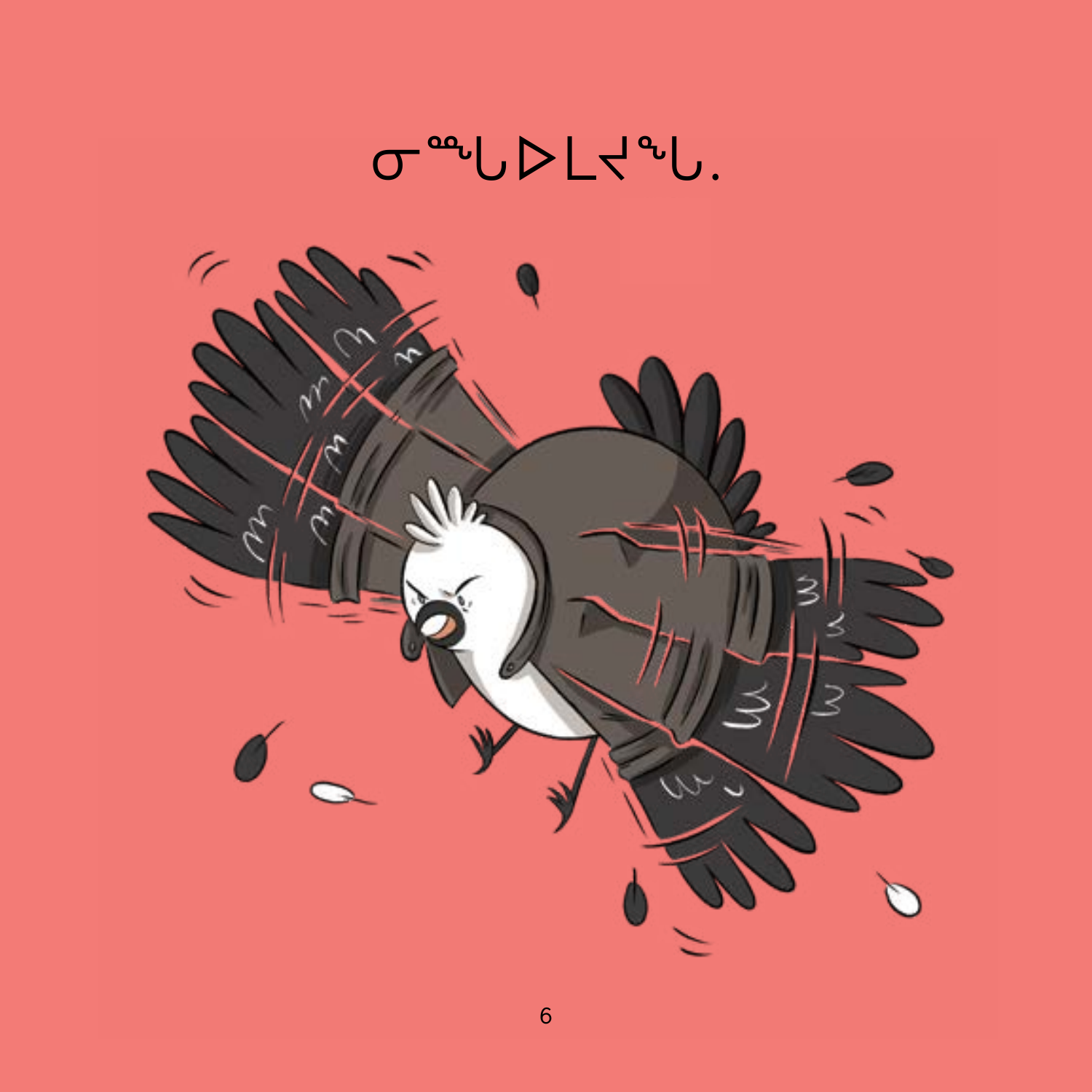

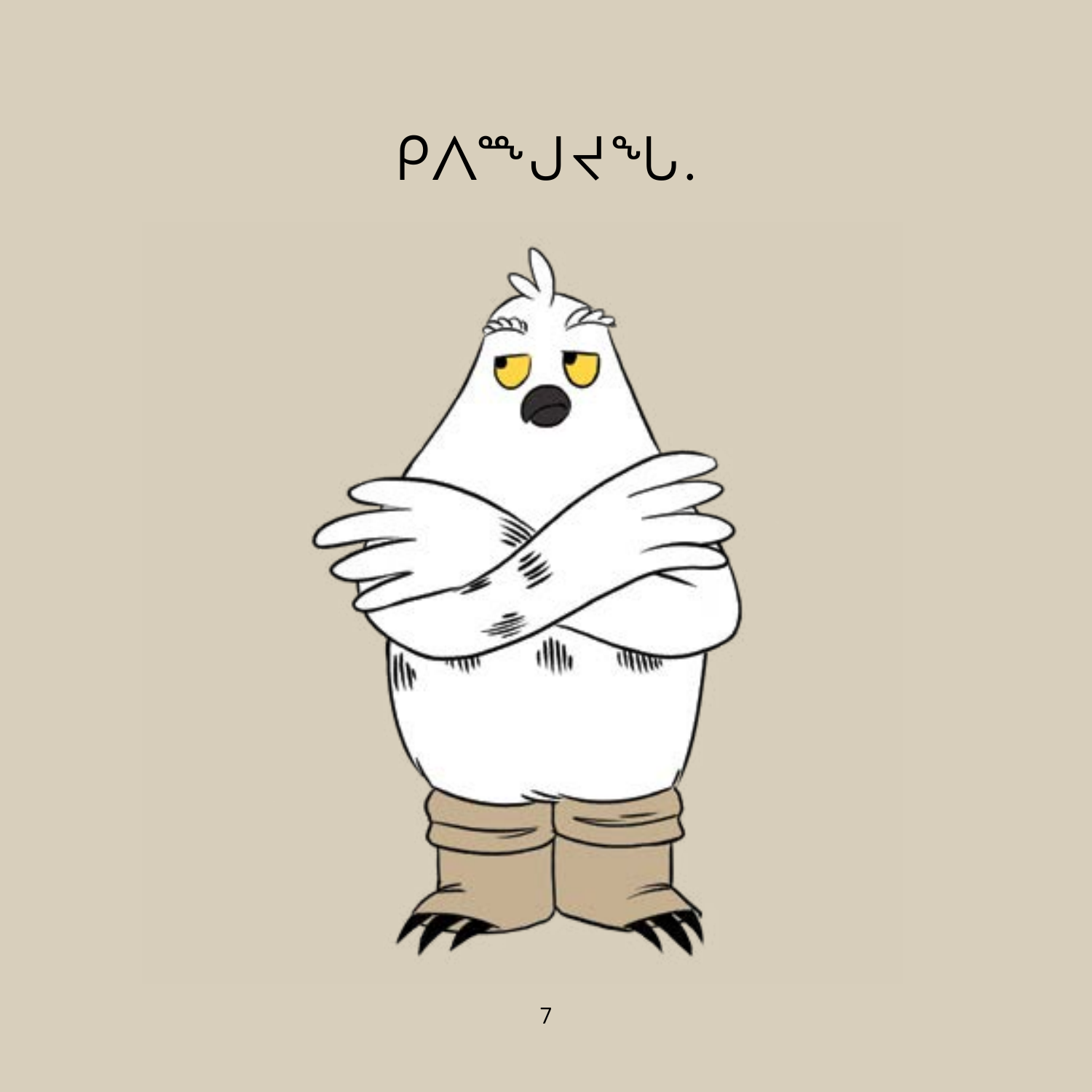

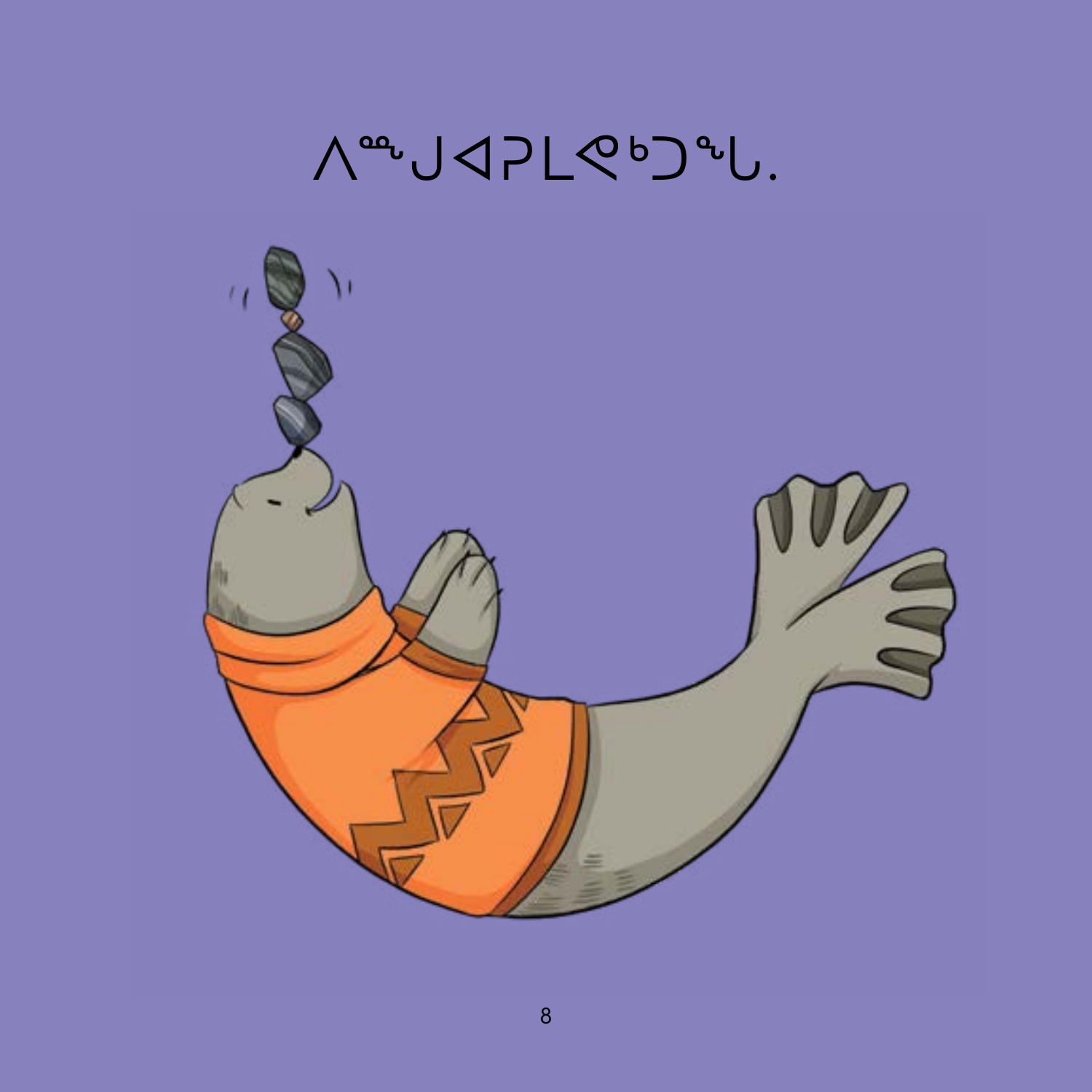#### **Nunavummi Reading Series**

The Nunavummi Reading Series is a Nunavut-developed series that supports literacy learning while teaching readers about the people, traditions, and environment of the Canadian Arctic.



- $\bullet$  8-12 pages
- · One sentence per page
- Sentences are very short, basic, and repetitive
- Basic punctuation (periods only)
- . Highly supportive images help readers decode the sentences



Level

- $\bullet$  8-12 pages
- One sentence per page
- · Sentences become longer and more varied
- · Punctuation includes mostly periods, with very few question marks and exclamation marks
- . Highly supportive images help readers decode the sentences

 $\bullet$  8-12 pages

- · 1-2 sentences per page
- . More complicated and varied sentences
- . Punctuation includes mostly periods, with some question marks and exclamation marks
- . Highly supportive images help readers decode the sentences